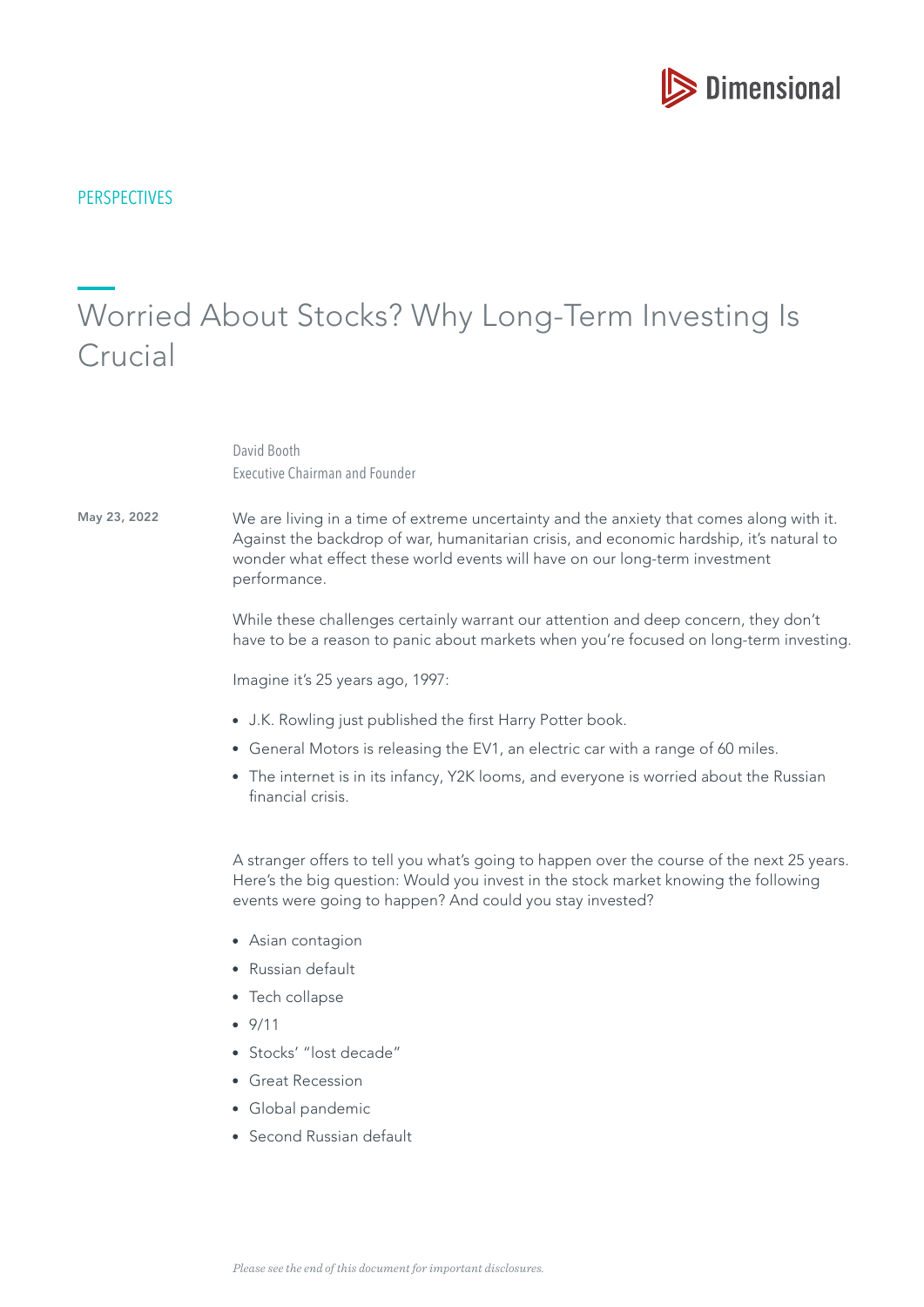With everything I just mentioned, what would you have done? Gotten into the market? Gotten out? Increased your equity holdings? Decreased them?

Well, let's look at what happened.

From January of 1997 to December of 2021, the US stock market returned, on average, 9.8% a year. $1$ 

A dollar invested at the beginning of the period would be worth about \$10.25 at the end of the period.<sup>2</sup>

These returns are very much in line with what returns have been over the history of the stock market. How can that be? The market is doing its job. It's science.

# *Investing in markets is uncertain. The role of markets is to price in that uncertainty.*

Investing in markets is uncertain. The role of markets is to price in that uncertainty. There were a lot of negative surprises over the past 25 years, but there were a lot of positive ones as well. The net result was a stock market return that seems very reasonable, even generous. It's a tribute to human ingenuity that when negative forces pop up, people and companies respond and mobilize to get things back on track.

Human ingenuity created incredible innovations over the past 25 years. Plenty of things went wrong, but plenty of things went right. There's always opportunity out there. Think about how different life is from the way it was in 1999: the way we work, the way we communicate, the way we live. For example, the gross domestic product of the US in 1997 was \$8.6 trillion and grew to \$23 trillion in 2021. (Read more about the [merits of](https://my.dimensional.com/meme-investing-try-human-ingenuity-instead)  [investing in innovation.](https://my.dimensional.com/meme-investing-try-human-ingenuity-instead))

I am an eternal optimist, because I believe in people. I have an unshakable faith in human beings' ability to deal with tough times. In 1997, few would have forecast a nearly 10% average return for the stock market. But that remarkable return was available to anyone who could open an investment account, buy a broad-market portfolio, and let the market do its job.

Investing in the stock market is always uncertain. Uncertainty never goes away. If it did, there wouldn't be a stock market. It's because of uncertainty that we have a positive premium when investing in stocks vs. relatively riskless assets. In my opinion, reaping the benefts of the stock market requires being a long-term investor.

By investing in a market portfolio, you're not trying to figure out which stocks are going to thrive, and which aren't going to be able to recover. You're betting on human ingenuity to solve problems.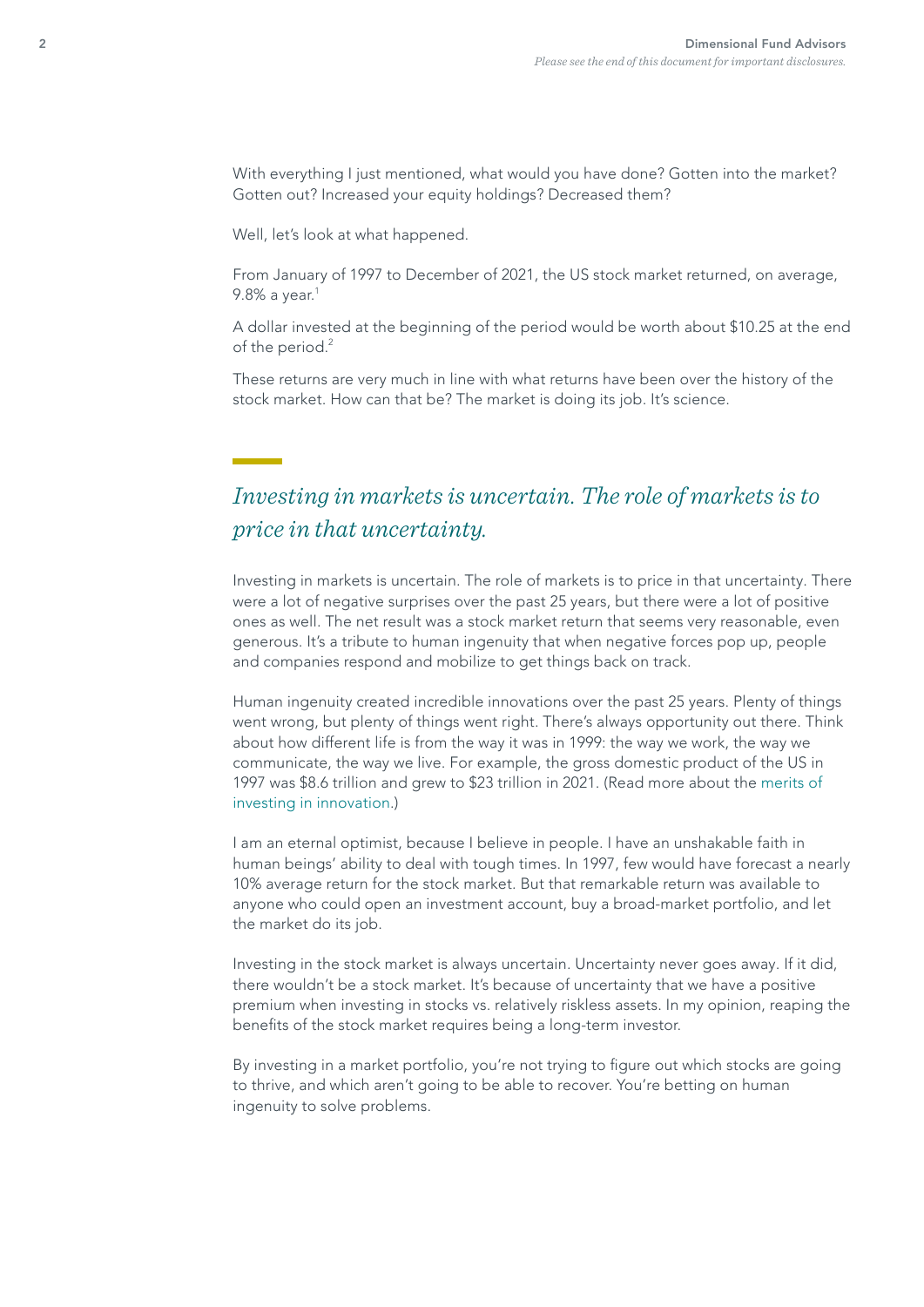The pandemic was a big blow to the economy. But people, companies and markets adapt. That's my worldview. Whatever the next blow we face, I have faith that we will meet the challenge in ways we can't forecast.

I would never try to predict what might happen in the next 25 years. But I do believe the best investment strategy going forward is to keep in mind the lesson learned from that stranger back in 1997: Don't panic. Invest for the long term.

The information in this material is intended for the recipient's background information and use only. It is provided in good faith and without any warranty or representation as to accuracy or completeness. Information and opinions presented in this material have been obtained or derived from sources believed by Dimensional to be reliable and Dimensional has reasonable grounds to believe that all factual information herein is true as at the date of this material. It does not constitute investment advice, recommendation, or an offer of any services or products for sale and is not intended to provide a sufficient basis on which to make an investment decision. It is the responsibility of any persons wishing to make a purchase to inform themselves of and observe all applicable laws and regulations. Unauthorised reproduction or transmitting of this material is strictly prohibited. Dimensional accepts no responsibility for loss arising from the use of the information contained herein.

"Dimensional" refers to the Dimensional separate but affliated entities generally, rather than to one particular entity. These entities are Dimensional Fund Advisors LP, Dimensional Fund Advisors Ltd., Dimensional Ireland Limited, DFA Australia Limited, Dimensional Fund Advisors Canada ULC, Dimensional Fund Advisors Pte. Ltd, Dimensional Japan Ltd. and Dimensional Hong Kong Limited. Dimensional Hong Kong Limited is licensed by the Securities and Futures Commission to conduct Type 1 (dealing in securities) regulated activities only and does not provide asset management services.

## Risks

Investments involve risks. The investment return and principal value of an investment may fuctuate so that an investor's shares, when redeemed, may be worth more or less than their original value. Past performance is not a guarantee of future results. There is no guarantee strategies will be successful.

#### UNITED STATES

Dimensional Fund Advisors LP is an investment advisor registered with the Securities and Exchange Commission.

Investment products: • Not FDIC Insured • Not Bank Guaranteed • May Lose Value Dimensional Fund Advisors does not have any bank affliates.

#### CANADA

These materials have been prepared by Dimensional Fund Advisors Canada ULC. The other Dimensional entities referenced herein are not registered resident investment fund managers or portfolio managers in Canada.

<sup>1.</sup> In US dollars. S&P 500 Index annual returns 1997–2021. S&P data © 2022 S&P Dow Jones Indices LLC, a division of S&P Global. All rights reserved.

<sup>2.</sup> Data presented for the growth of \$1 are hypothetical and assume reinvestment of income and no transaction costs or taxes. This value is for educational purposes only and is not indicative of any investment.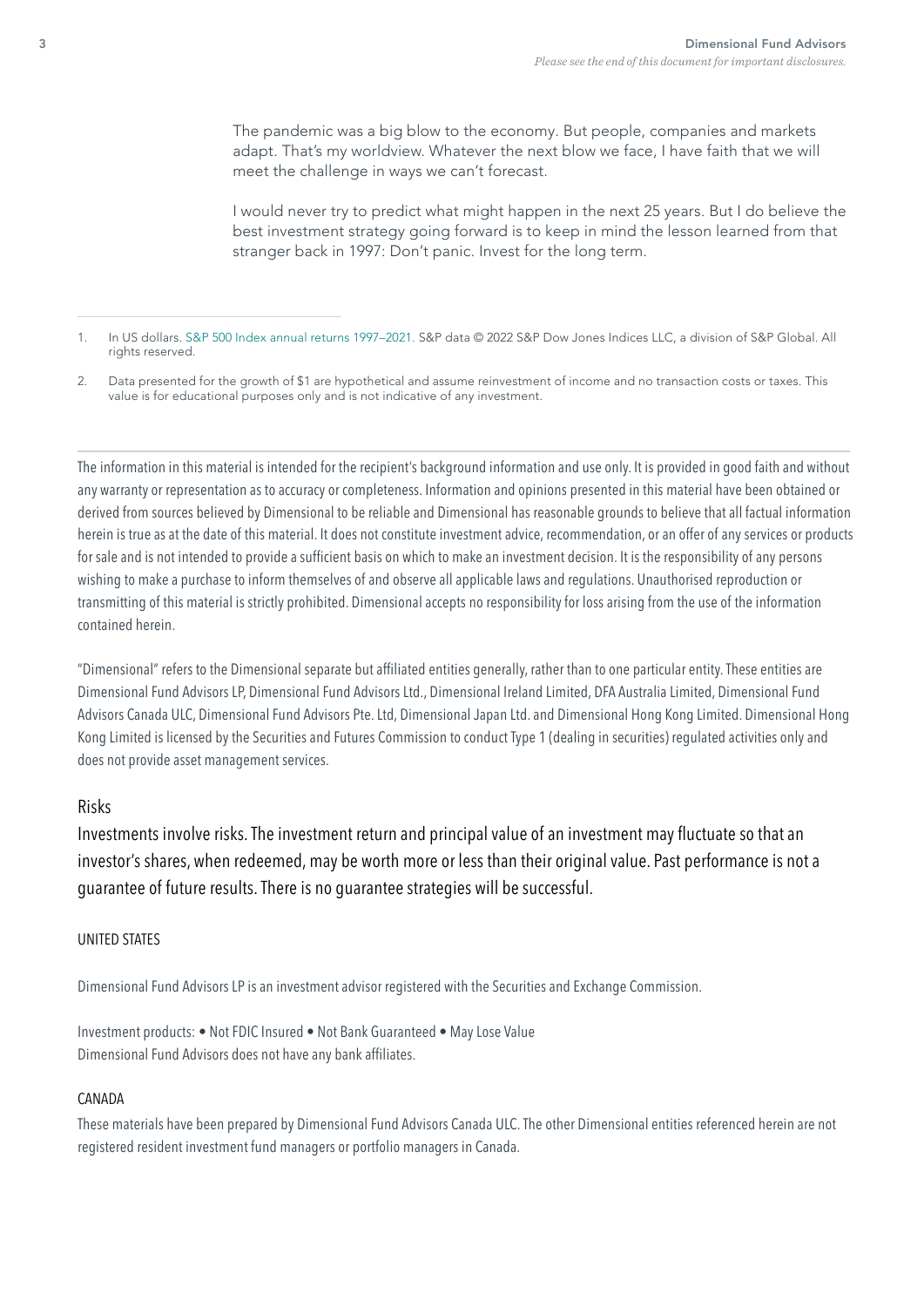Commissions, trailing commissions, management fees, and expenses all may be associated with mutual fund investments. Please read the prospectus before investing. Unless otherwise noted, any indicated total rates of return refect the historical annual compounded total returns including changes in share or unit value and reinvestment of all dividends or other distributions and do not take into account sales, redemption, distribution, or optional charges or income taxes payable by any security holder that would have reduced returns. Mutual funds are not guaranteed, their values change frequently, and past performance may not be repeated.

#### AUSTRALIA and NEW ZEALAND

This material is issued by DFA Australia Limited (AFS License No. 238093, ABN 46 065 937 671). This material is provided for information only. No account has been taken of the objectives, fnancial situation or needs of any particular person. Accordingly, to the extent this material constitutes general fnancial product advice, investors should, before acting on the advice, consider the appropriateness of the advice, having regard to the investor's objectives, fnancial situation and needs. Investors should also consider the Product Disclosure Statement (PDS) and the target market determination (TMD) that has been made for each fnancial product either issued or distributed by DFA Australia Limited prior to acquiring or continuing to hold any investment. Go to [au.dimensional.com/funds](https://au.dimensional.com/funds) to access a copy of the PDS or the relevant TMD. Any opinions expressed in this material refect our judgement at the date of publication and are subject to change.

#### WHERE ISSUED BY DIMENSIONAL IRELAND LIMITED

Issued by Dimensional Ireland Limited (Dimensional Ireland), with registered office 10 Earlsfort Terrace, Dublin 2, D02 T380, Ireland. Dimensional Ireland is regulated by the Central Bank of Ireland (Registration No. C185067).

Dimensional Ireland does not give fnancial advice. You are responsible for deciding whether an investment is suitable for your personal circumstances, and we recommend that a fnancial adviser helps you with that decision.

Dimensional Ireland issues information and materials in English and may also issue information and materials in certain other languages. The recipient's continued acceptance of information and materials from Dimensional Ireland will constitute the recipient's consent to be provided with such information and materials, where relevant, in more than one language.

#### WHERE ISSUED BY DIMENSIONAL FUND ADVISORS LTD.

Issued by Dimensional Fund Advisors Ltd. (Dimensional UK), 20 Triton Street, Regent's Place, London, NW1 3BF. Dimensional UK is authorised and regulated by the Financial Conduct Authority (FCA) - Firm Reference No. 150100.

Dimensional UK does not give fnancial advice. You are responsible for deciding whether an investment is suitable for your personal circumstances, and we recommend that a fnancial adviser helps you with that decision.

Dimensional UK issues information and materials in English and may also issue information and materials in certain other languages. The recipient's continued acceptance of information and materials from Dimensional UK will constitute the recipient's consent to be provided with such information and materials, where relevant, in more than one language.

NOTICE TO INVESTORS IN SWITZERLAND: This is advertising material.

#### JAPAN

# For Institutional Investors and Registered Financial Instruments Intermediary Service Providers.

This material is deemed to be issued by Dimensional Japan Ltd., which is regulated by the Financial Services Agency of Japan and is registered as a Financial Instruments Firm conducting Investment Management Business and Investment Advisory and Agency Business.